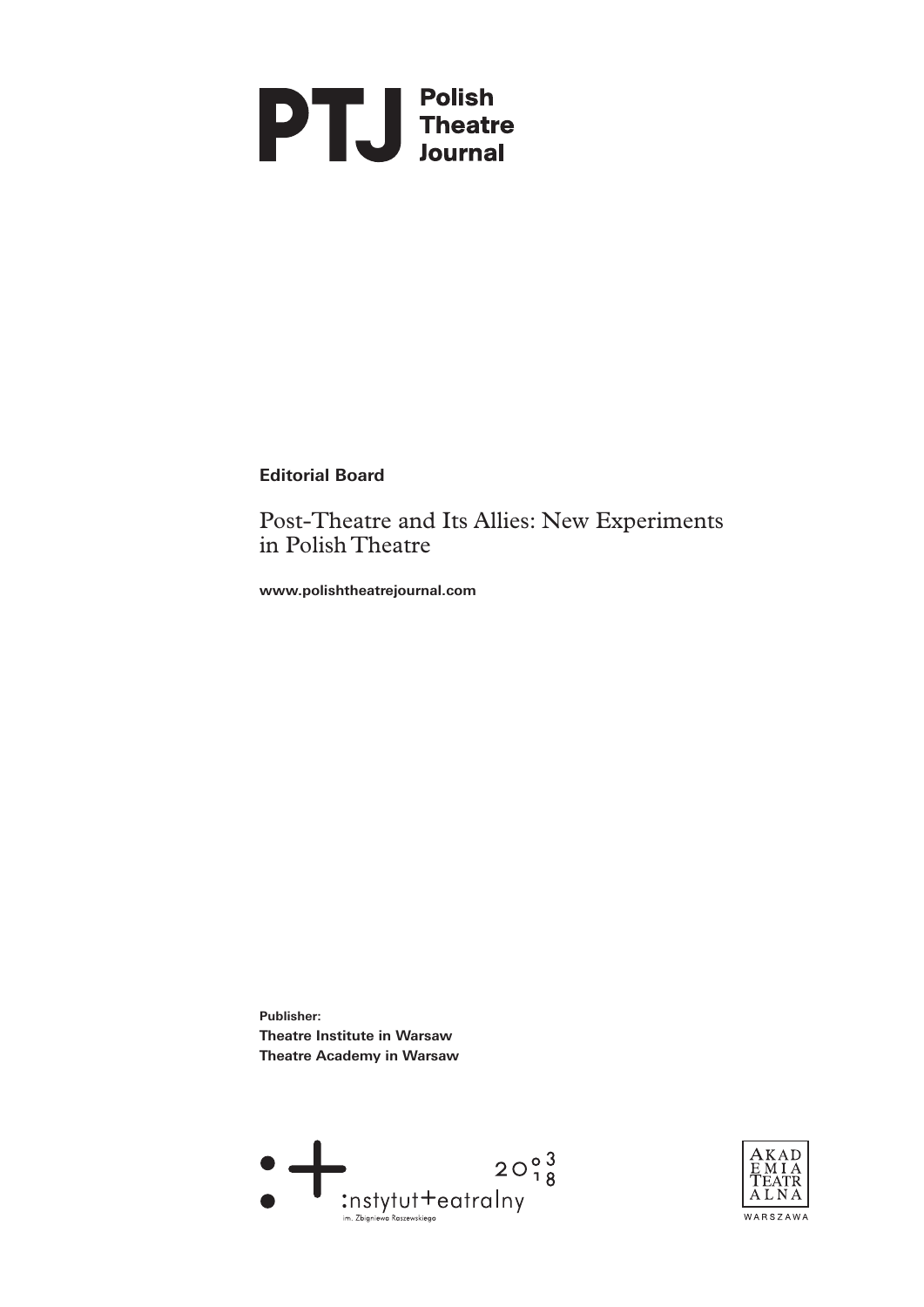# Post-Theatre and Its Allies: New Experiments in Polish Theatre

In distinction from its previous editions, this issue of *Polish Theatre Journal* comprises three subjects, not just one.

First, the issue presents an extensive section of articles concerning the latest generation of Polish theatre: artists in their thirties and forties who have been leaving a distinctive mark on theatre in Poland over recent seasons, bringing to the table new sensibilities and new working strategies. It's telling that their roads to theatre have been far from simple: almost nobody in this group holds a degree in theatre directing, learning the ropes of the profession away from the institutional mainstream – away from Poland, in multiple cases. As Tomasz Plata puts it in the opening essay of this section:

> 'One might say, somewhat provocatively, this is the first emerging generation of Polish theatre artists in years who have managed to be successful without being shaped by the influential Polish director Krystian Lupa. When searching for the context informing their work, one must move away from the local setup and closer to achievements among Europe's major dance and experimental-theatre artists.<sup>'1</sup>

In the *PT* $\hat{f}$  call for papers inviting writers to collaborate on the present issue, our editors proposed calling this new formation 'post -theatre'. At the same time, we identify several features which, in our analysis, are essential to the work of theatre artists of interest to us: reducing the level of theatrical fiction (an aversion to constructing self -contained fictitious worlds on stage), a predilection for self-referential or autobiographical narratives, along with sophisticated, usually critical approaches to the concept of spectacle – both in the narrow understanding of the term, relevant to theatre studies, and in the broader sense introduced at one point by the French Situationists – along with a fondness for minimalism on stage. We wanted to see if the suggested name for and the characteristics of the new phenomenon might provide *PTJ* with a useful analytical

<sup>1</sup> Tomasz Plata, 'Post -Theatre: Escaping from Theatre, Escaping to Theatre', trans. by-Joanna Błachnio, in the present issue of *Polish Theatre Journal* 1:5, 2018, www.polishtheatrejournal.com, [accessed on 27 April 2018].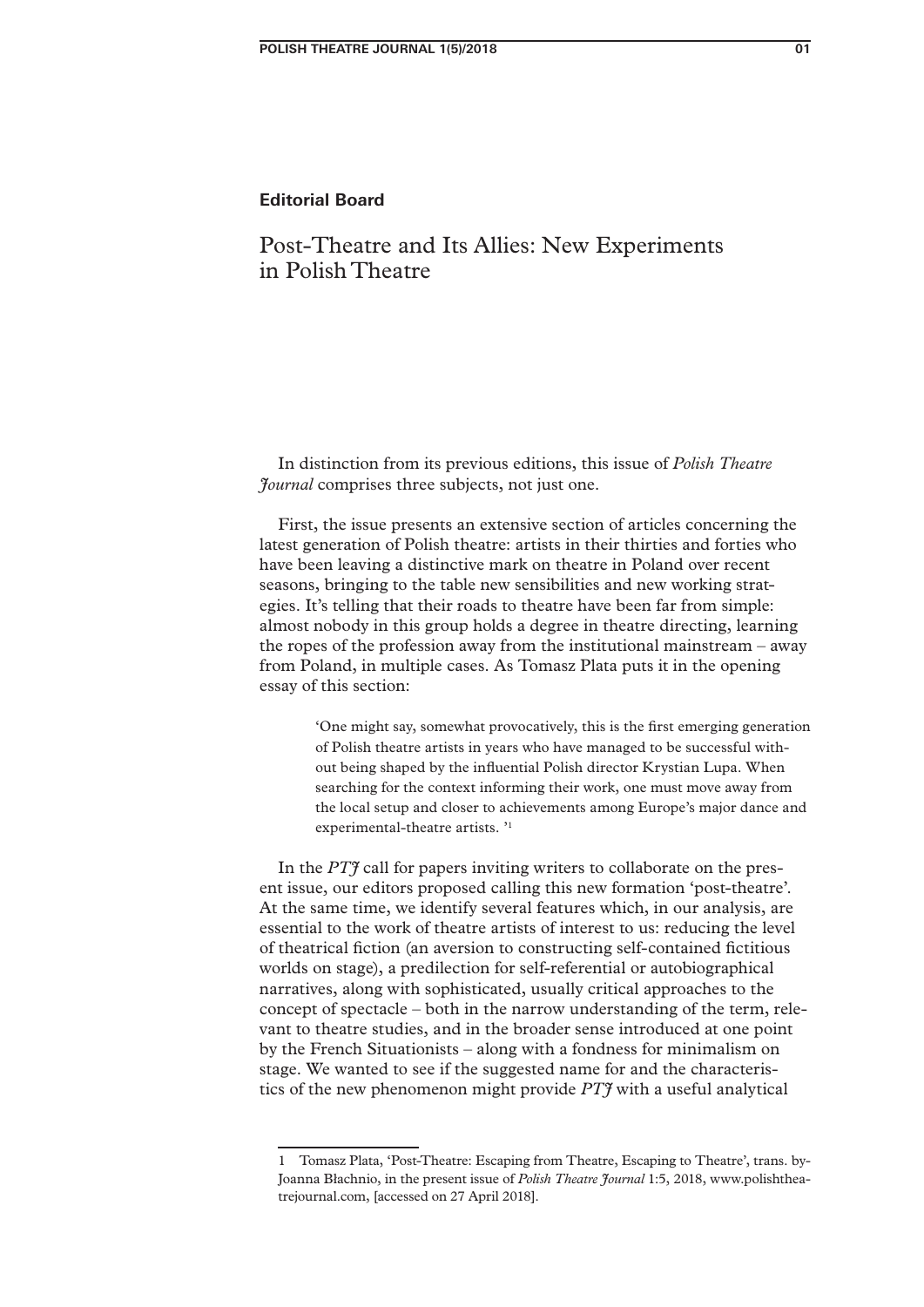framework, which is to say if they could be borne out by more detailed descriptions of individual productions or actions.

There are several main people in the picture we have ultimately come up with. The directorial works of Anna Karasińska, Wojtek Ziemilski, Marta Górnicka, Ania Nowak and Marta Ziółek are our primary concern. Other theatre artists sharing similar beliefs and harbouring similar ambitions will appear in supporting roles. These include Weronika Szczawińska, Agnieszka Jakimiak, Anna Smolar, Grzegorz Laszuk, Justyna Sobczyk, Michał Buszewicz, Paweł Sakowicz, Maria Stokłosa, Romuald Krężel and members of the Dead Baitz ensemble. Their practices are placed within a broader context – especially that of relations that theatre, dance and performance of today have with pop culture and the reality of new media A resulting theme emerges in this entire section of the theme of spectacle and the spectacular as main mechanisms in contemporary culture (or main modes in which it operates), a principal throughout. Post-theatre artists are shown to be exceptionally sensitive to the growing dominance of spectacle – yet they never renounce the structure of a performance, persisting in the belief that theatre grants them access to the situation of an encounter like no other art medium – the embodied exchange between spectator and performer – thus providing them with an opportunity to weaken the restrictions of the spectacle, if only for a moment.

Education for theatre is another theme of this *PTJ* issue: problems it grapples with and tasks it is faced with in a time of rapid changes in theatre practice, the labour market and the European system of schooling alike. Published in this issue are major papers delivered at the conference 'Giessen and Others' (July 2017, the Department of Theatre Studies at the National Academy of Dramatic Art in Warsaw). As implied by the conference's title, it took as its main reference point the achievements of the renowned Institute for Applied Theatre Studies in Giessen, Germany – an innovative entity which, since the 1980s, has daringly combined the teaching of theatre theory and practice. The eminent contemporary theatre director Heiner Goebbels, a Giessen professor of many years' standing, recounts his teaching experiences. Marijke Hoogenboom of the Amsterdam University of the Arts, along with Richard Gough of the University of South Wales in Cardiff, examine the challenges of interdisciplinary approaches to theatre teaching from Dutch and British standpoints, respectively. It's no coincidence that a selection of essays appears in a single issue of *PTJ* on the emerging generation of theatre- -makers in Poland alongside another set concerning current tendencies in drama schools across Europe. After all, the majority among the post- -theatrical formation have been shaped 'in the spirit of Giessen', often in similar institutions, with deep -seated awareness of both the significance of the model of teaching and thought about theatre that have been arrived at in Giessen.

Finally, the third theme of the present issue of *PTJ* arises: the future of performative arts in a time of profound crisis. We reprint the speech Prof. Richard Schechner delivered on 16 October 2017, when a honorary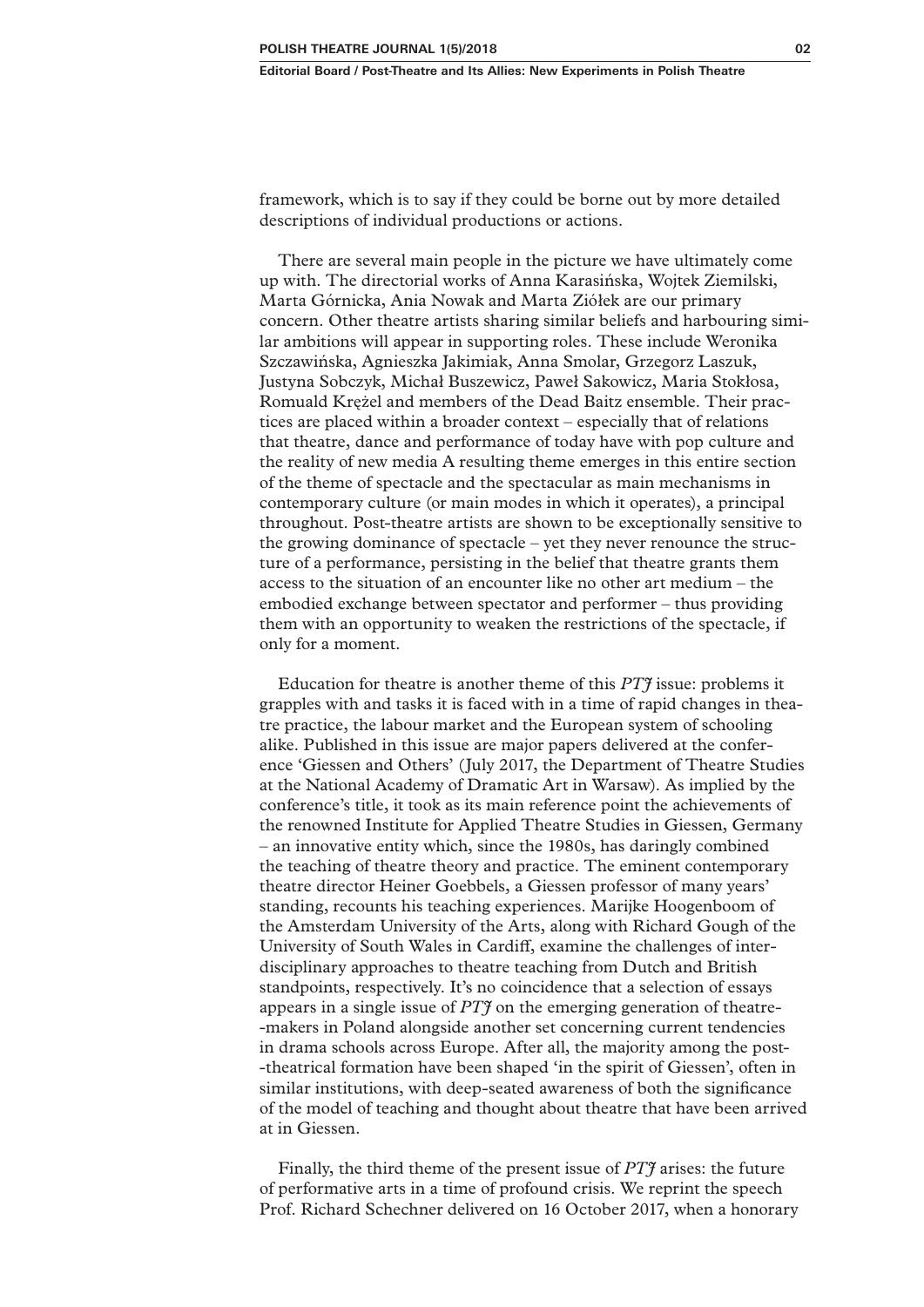degree was conferred on him by the National Academy of Dramatic Art in Warsaw.

A professional of unassailable skills and expertise in the subject he chose, Profeessor Schechner comes across as at once a pessimist and an optimist. His assessment of the present day is bleak in the extreme. But his vision of the future – with the 'fourth world' of aesthetics project as its inherent part – offers hope that all is not lost. In this respect, Schechner's thought is not removed from what we find in works by representatives of Poland's post-theatrical formation: theatre or, more broadly, performance art, continues to be an excellent mechanism for probing the rules of a world of injustice and inequalities: mapping them out, explaining them and searching for alternative solutions.

*Translated by Joanna Błachnio*

ABSTRACT

#### **Editorial Board**

Post-Theatre and Its Allies: New Experiments in Polish Theatre

The fifth issue of *Polish Theatre Journal* is concerned primarily with the works of an emerging generation in Polish theatre: theatre -makers in their thirties and forties who have been leaving a distinctive mark on theatre in Poland over the past few seasons, bringing new sensibilities and new working strategies to the table. We identify features their works have in common, perceiving them as

a formation of distinct boundaries and quite uniform views, while proposing the term 'post-theatre' as a terminological framework intended to specify the analysis. In addition, keynote addresses delivered at the academic conference 'Giessen and Others' (held in Warsaw in July 2017) are published in this issue, as is the speech made by Prof. Richard Schechner on 16 October 2017, when a honorary degree was conferred on him by the National Academy of Dramatic Art in Warsaw.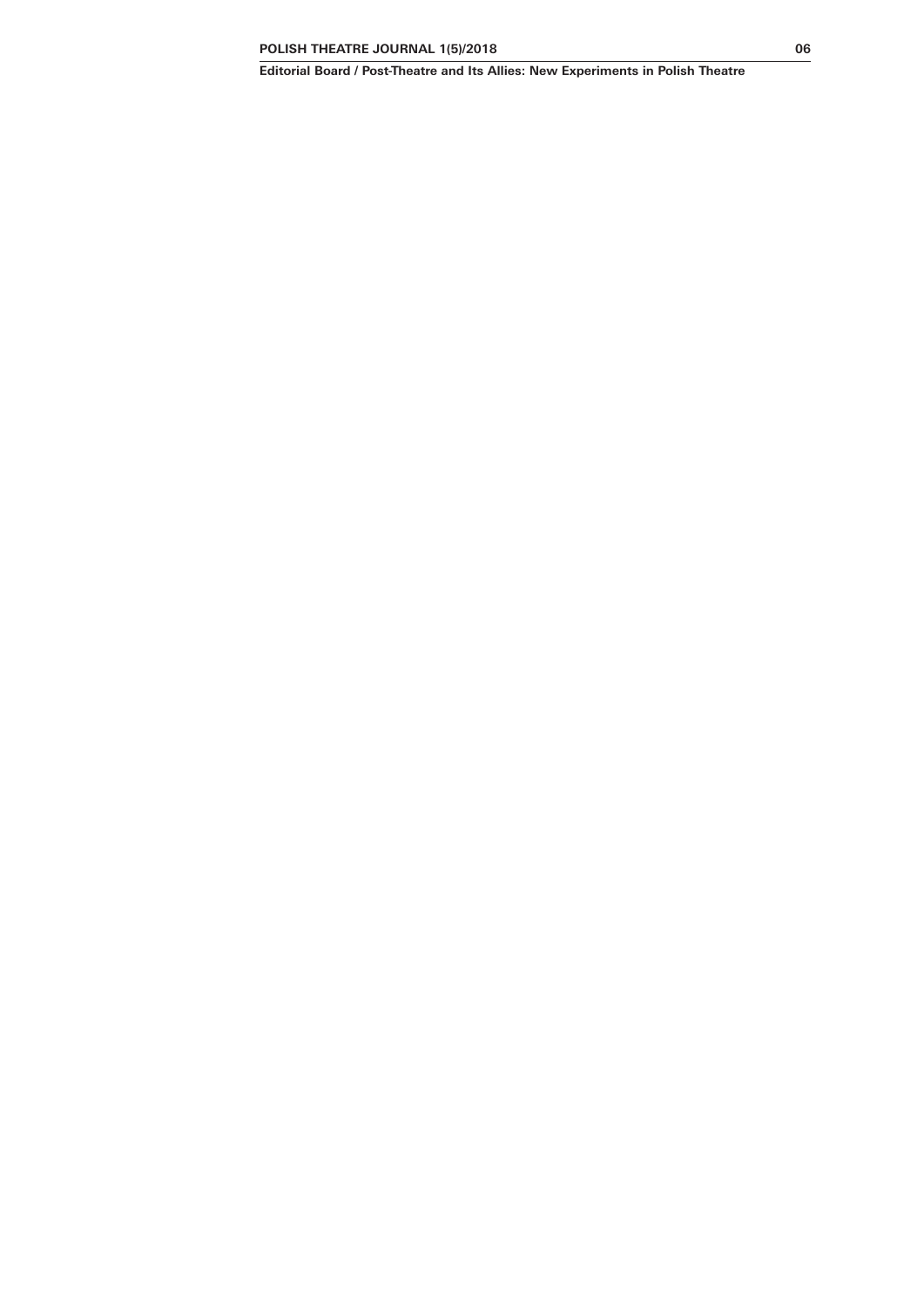### **POLISH THEATRE JOURNAL 1(5)/2018 DEVICES 2018 07**